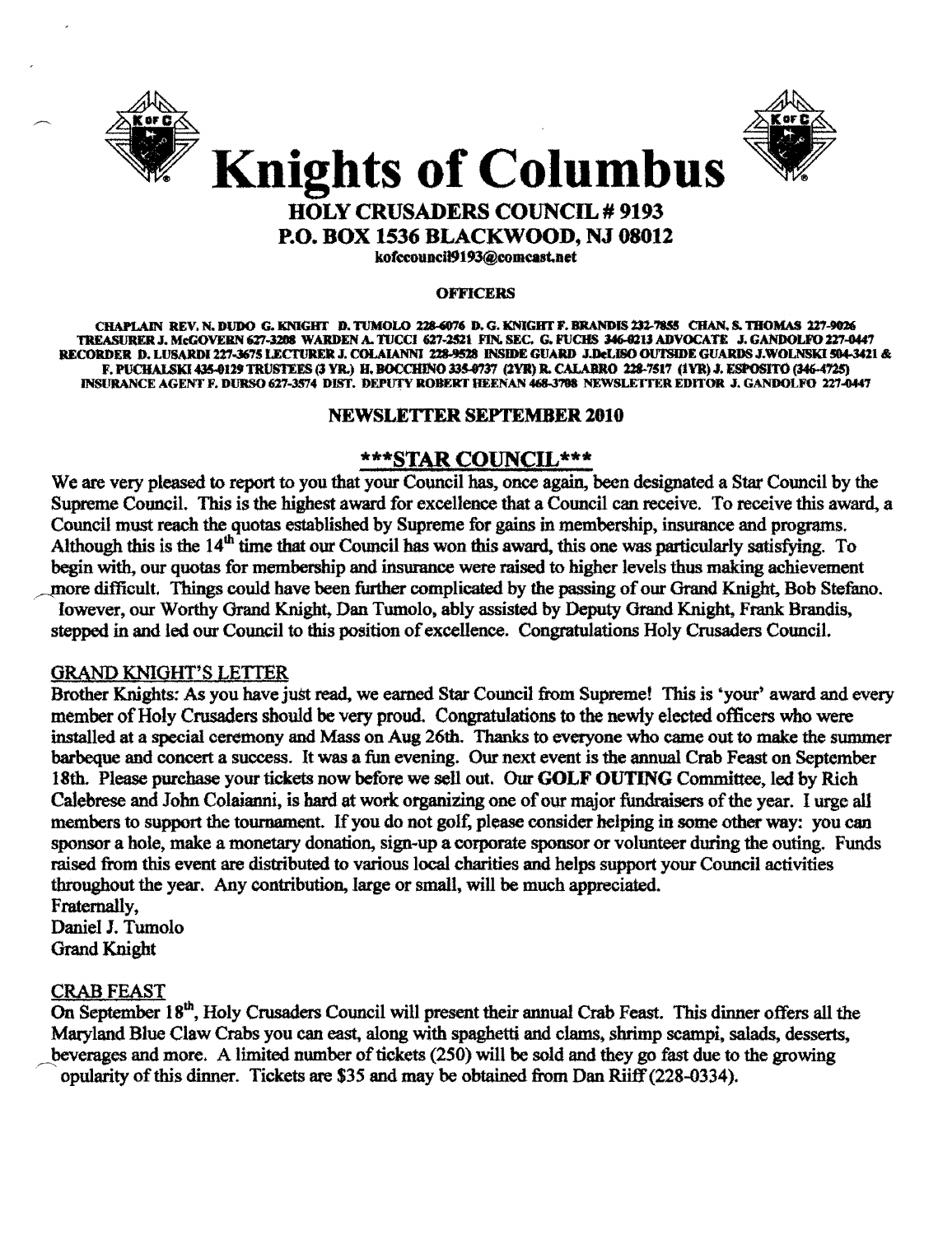### KNIGHT/FAMILY OF THE MONTH

Our knight of the month for August was Frank Brandis (service to the Council). Our family of the month for August was Bob Calabro and family. Congratulations and thank you.

#### MEMBERSHIP DRIVE

During the weekend of Sept. 25-26, we will be holding our first membership drive of the new Columbian Year. We are very pleased that more of you are bringing in new members. These must be Catholic men, over 18 yrs. All of you have relatives, friends or neighbors that meet these  $31 - 21$ requirements. This is the time to bring them in. We all share this responsibility, not just our Worthy Membership Director. We will follow this up with an Open House  $(7 \text{ PM}, \text{Oct. } 7^{\text{th}})$  and a First Degree  $(8 \text{ PM}, \text{Oct}, 21^{\text{st}})$ , both in the Parish Center.

#### FREE CONCERT

About 100 guests enjoyed our free concert and barbeque on August  $10<sup>m</sup>$  in the Parish Center. The BLT band provided the music and we provided the food. We thank all of you that helped but we would especially like to thank our master chefs, John Colaianni, Rich Calabrese and Bob Galasso for laboring over a hot grill in even hotter weather. We would also like to thank Jim and Sean McGovern for setting up the stage and theatrical lighting. And not to be forgotten, we thank the lovely wives who handled the food and beverage serving.

#### INSTALLATION OF QFFICERS

Our Council installed the officers for the new Columbian Year on August  $26<sup>th</sup>$ , in Our Lady of Hope Chapel. The ceremonies began with Mass at 7:30 PM, followed by the installation by our District Deputy. We wish our officers well and pledge our support for the coming year.

#### CHAfLAlN'S CORNER

God made us; we are His creatures. He loves us with an infinite love and will never abandons. All He expects is that we remain close to Him as His devoted and loving children, with complete confidence in His mercy, love and Providence.

There should be no more complaints, for we should accept all, even what seems bad or unjust, as coming to us according to His divine will. Mary's power and confidence in the power of her divine Son was the reason Jesus changed water into wine. Like Mary we must pray always with complete confidence in the limitless power of God. These are the main weapons that will help us spiritually and materially. "Seek first the kingdom and his righteousness, and all these things shall be yours as well." (Mt. 6:33)

#### IN MEMORIAM-

Once again it is out sad duty to report to you the passing of a Brother Knight. On August 15<sup>th</sup>, Bob Rigney died. Please keep Brother Bob and his family in your prayers.

#### SEMI-ANNUAL AUQIT

In accordance with the requirements of the Supreme Council our semi-annual audit was filed.

#### KNIGHTS OF COLUMBUS INSURANCE

September is Life Insurance Awareness Month. To help educate consumers about the need for and value of adequate life insurance protection, the Life Insurance Market Research Association (LIMRA) has published the following five facts. These statistics are certainly worth considering. Fact 1: Nearly 75 percent of North Americans agree that life insurance is the best way to protect against premature death of the primary wage earner. Fact 2: Almost one third of adults have no life insurance protection.

Fact 3: Forty-four percent of all households either don't own life insurance and believe they should, or own life insurance and believe they need more. Fact 4: One-fourth of primary wage earners feel they do not have a plan in place to provide a decent standard of living for their family if they died tomorrow.

Fact 5: People would like to discuss life insurance with a qualified professional agent. They believe that buying life insurance is an important and complex financial decision. HaIf find it difficult to ~ decide how much to buy, and 43 percent worry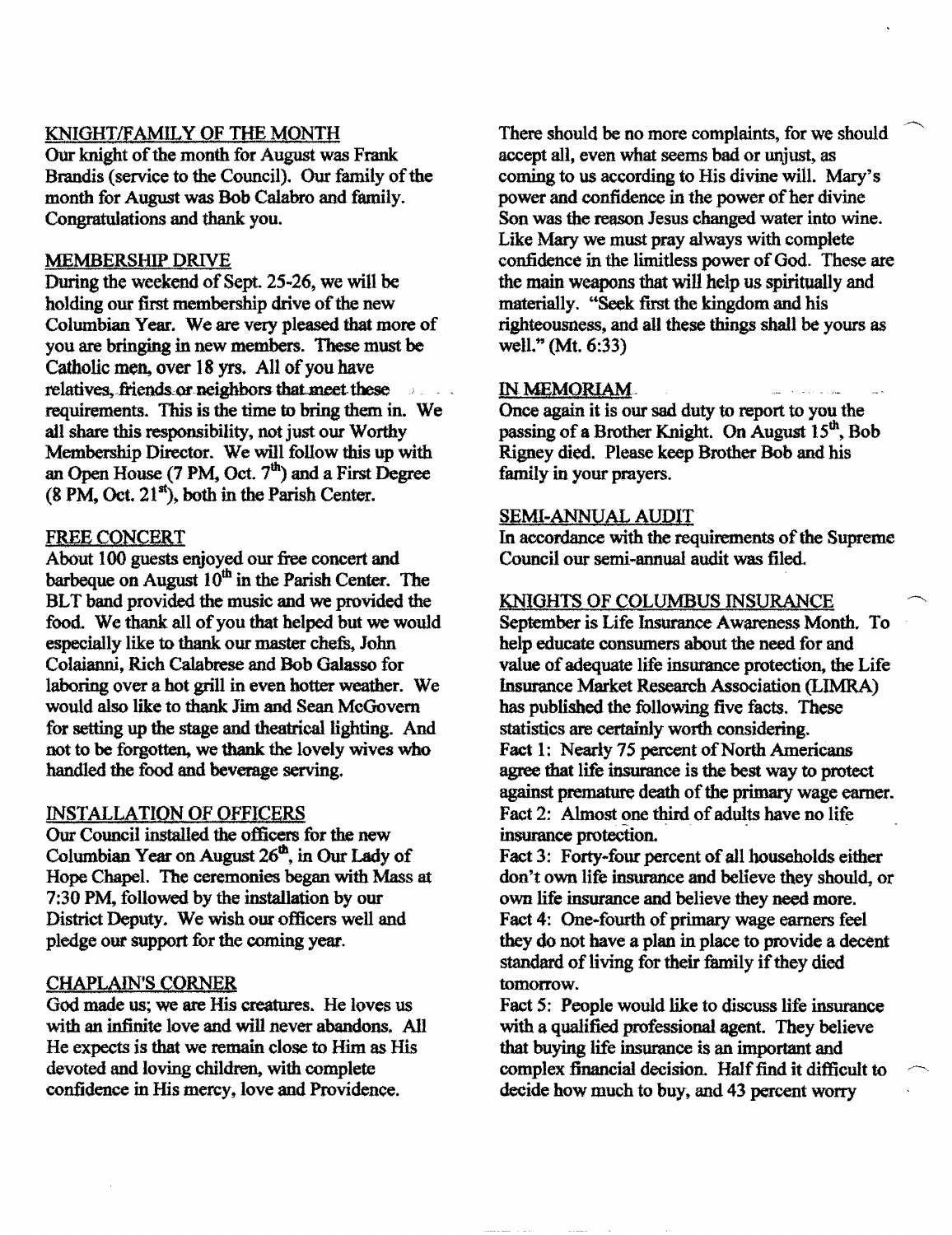bout making the wrong decision. I'd like to meet with you in your home, at your convenience. I'll work with you to make sure your family is protected. As a brother Knight you can trust, I'll take the stress and worry out of the buying decision.

Fred Durso, FICF Field Agent, (856) 309-1030

#### SAVE THE DATE

"Bob Stefano Memorial OolfTournament", October 1st, 2010. Committee requests that all Knights attempt to sell a tee ad and\or obtain a door prize. Included with the newsletter is the form to cover golfer registrations, dinner reservations and various sponsorships. The Council approved a motion to donate 10% of the profits from the tournament to the 3 facilities for Citizens with Developmental Disabilities to whom we normally contribute.

#### FIRST FRIDAY ADORATION

The next Exposition of the Blessed Sacrament will ake place in the Our Lady of Hope Chapel on First Friday, September 3rd<sup>th</sup> after the 9:00 AM Mass, continue until 7:00 PM, and close with Benediction. Try to stop in during the day to spend time with the Lord.

## COMING ATTRACTIONS October. 9<sup>th</sup> Hoagie Sale

#### FOURIH DEGREE NEWS

Bishop Shad Assembly Installation of Officers will be held on Wednesday, September IS, 2010 at Our Lady of Hope Parish at 7:00 PM. This year the installation will include two other Assemblies, Bishop Damiano and Strenski Assemblies. Also, a reminder to all 3rd degree members of Council, that the 4th degree Exemplification will take place on Nov. 14th, Crown Point Plaza Hotel, Cherry Hill. For further details contact Barry Start (384-5884). 3rd degree members that received their  $3^{rd}$  before Nov.  $13<sup>th</sup>$  2009, are eligible to apply for  $4<sup>th</sup>$  degree ~membership. On Wednesday, Sept. 8, at 7:00 PM ..here will be an Open house, in the Fr. McGivney

Room at the Parish Center, for all 4th degree candidates. This is an important meeting for the candidates, since details regarding the Exemplification will be discussed. All Candidates are requested to attend.

The Bishop Schad Assembly meets at 8:00 PM, on the 3rd Wednesday in the Parish Center.

#### SEPTEMBER BIRTHDAYS AND **ANNIVERSARIES**

The following Council members or members of their families will celebrate their birthdays this month: Tara Aversa, Mrs. Mary Badame, Albert Belmont, John Berstecher, Pedro Caraballo, Vincent Durso, Mrs. Dolores Gianetti, AI Guarini's son AI, Deacon Mike Harkins, Joseph Infanti. Brian Kehoe, Bob Kline, Charles Layden, Riley Little, Herb Maddren, Bob Merkl, Ed Michalak, Bob Richards, Tony Ritz, Bob Satterfield, Peter Scafidi, Michael Spinelli, Mrs. Ann Urbano, Lou Ursino and John Whalin.

The following members will celebrate their anniversaries: Mr.& Mrs. AI Guarini, Mr.& Mrs. Paul Heim, Mr.&Mrs. Kevin Little, Mr.& Mrs. Bob O'Connor, and Mr.& Mrs. Gus Urbano.

## CONGRATULATIONS!

If we missed someone's birthday or anniversary, please contact John Gandolfo (227-0441) or gandY@comcast.net.

## IMPORTANT DATES

Sept. 2 Officers Meeting (8 PM Parish Center)

- Sept. 6 First Friday (OLOH Chapel)
- Sept. 6 Labor Dav
- Sept. 9 Council Meeting (8 PM Parish Center)
- Sept. 12 Kickoff *50lS0* Raffle
- Sept. 18 Crab Feast (Parish Center)
- Sept. 23 Council Meeting (8 PM Parish Center)
- Oct. 1 First Friday (OLOH Chapel)
- Oct. 1 Golf Tournament (Valleybrook)
- Oct. 7 Open House (7 PM Parish Center)
- Oct. 7 Officers Meeting (8 PM Parish Center)
- Oct. 9 Hoagie Sale (parish Center)
- Oct. 14 Council Meeting (8 PM Parish Center)
- Oct. 21 First Degree (8 PM Parish Center)
- Oct. 28 Council Meeting (8 PM Parish Center)